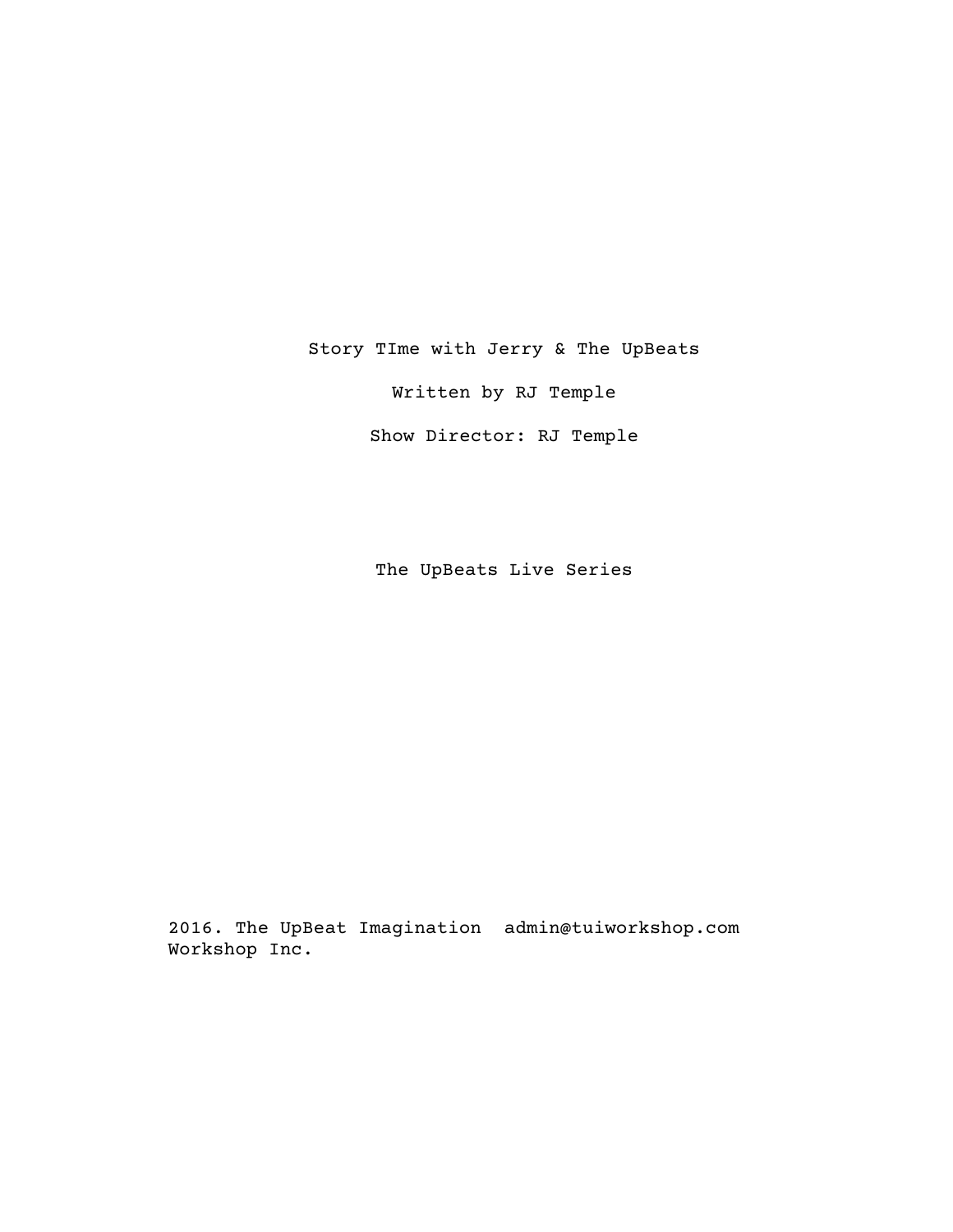# 1 1 EXT: JERRY ON WILINKINVILLE ROAD ACT1 SCENE1

Jerry is walking on the way to the book celebration in Wilinkinville. He runs into the audience where they will join him on the journey there.

#### **SHOW CONTROL CUE START**

*LIGHTS OUT*

## ANNOUNCER:

Well hello there and welcome to Story time with Jerry & The UpBeats. Are you ready to have a good time <pause> Ah, splendid <giggle> Now...here he is. Let's have big hand for Jerry.

**SFX: Orchestra Hit**

*SPOTLIGHT STAGE RIGHT*

ANNOUNCER: Mmm let's see..Let's here it for Jerry!

**SFX: Orchestra Hit**

*SHIFT SPOTLIGHT STAGE LEFT*

ANNOUNCER: Well this is awkward. Come on Jerry it's time for the show.

*SPOTLIGHT BLACK OUT*

**SFX: Toilet Flush**

JERRY: OK OK I'm coming...just wait a minute! <Groan>

ANNOUNCER: Let's try this one more time... Welcome to story time with Jerry!

ו"ו **MUSIC UP: JERRY THEME**

(CONTINUED)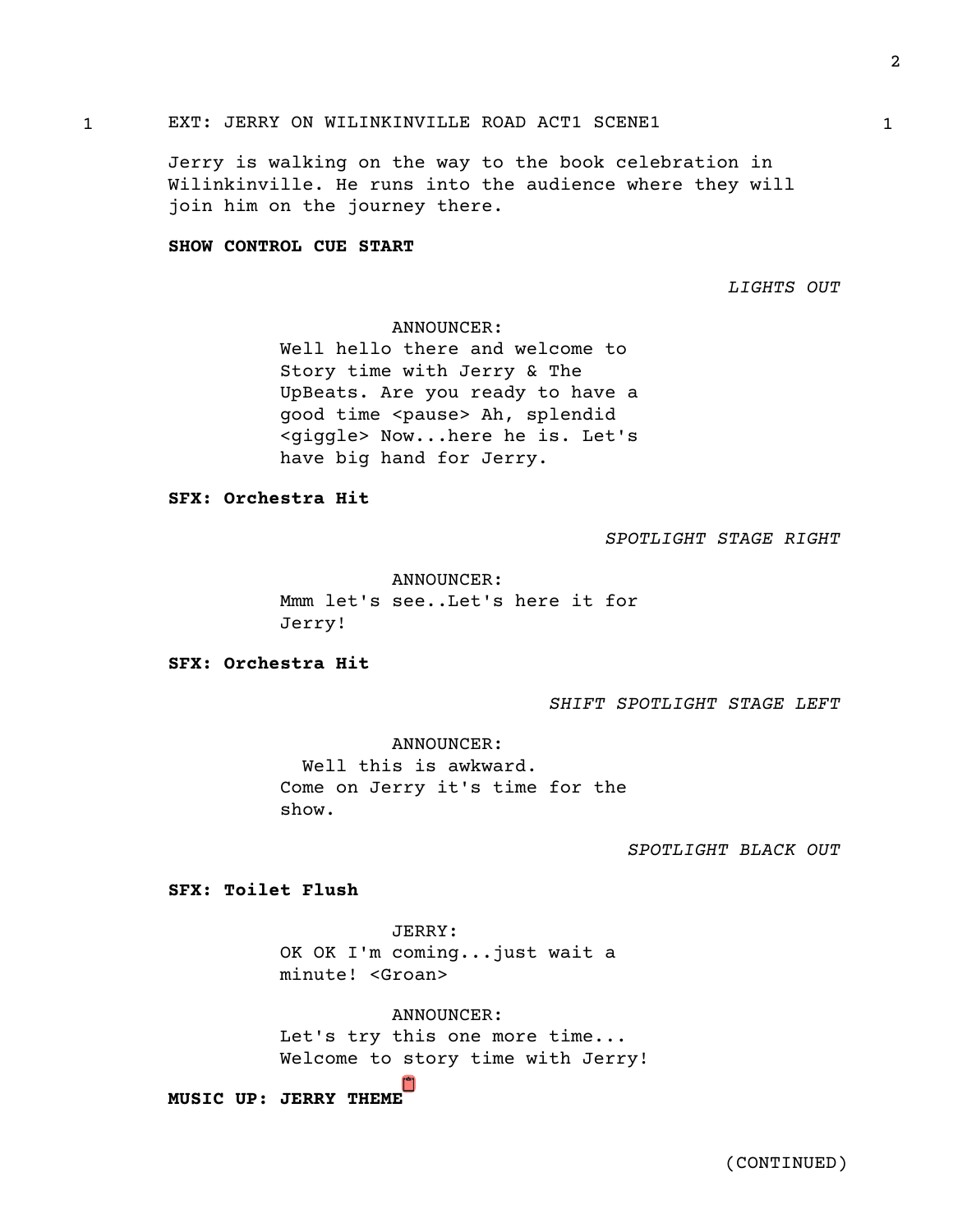*SYNCOPATED 3 COLOR WASH*

Jerry comes out full of energy, engaging with the audience and comes to center on the final beat of the song.

**MUSIC OUT**

*SPOTLIGHT ON FINAL BEAT*

JERRY: Well hello everyone! My name is Jerry and welcome to Wilinkin Land. What's yours <pause> GREAT, nice to meet you. Well you have come on an exciting day today! It's A HAPPY, PRANCY, JUMP FOR JOYOUS, READ-A-LONG, DING DONG, PING-PONGY, SINGY-SONGY CELEBRATION. <WOOH> and everybody is invited, even you <giggle> In other words, it's story time with me Jerry and all my friends. *<to the audience>* Hey, do you love to read? <pause> Wow, me too! Well, its time for the celebration. You want to come along? <pause> YOU DO?! Then what are you waiting for. Let's go!

**MUSIC UP: iLove 2 Read**

JERRY: <Clears Throat> Listen! WHEN IT'S TIME TO GRAB A BOOK THERE'S SO MUCH IN STORE. LIKE PLANES AND TRAINS AND ASTRONAUTS AND GAMES AND SO MUCH MORE. OH WHEN IT'S TIME TO TAKE A LOOK THERE'S SO MUCH TO SEE--- OH BOY, I REALLY LOVE TO READ. YES I DO! (GIGGLE) MODULATION COME ON. LISTEN CAREFULLY. PAGE BY PAGE, TURN BY TURN, THERE'S SO MUCH TO LEARN. LIKE ART AND IT'S GREAT MYSTERIES, TO ROME AND IT'S GREAT HISTORY. I COULD CHECK OUT BOOKS

(MORE)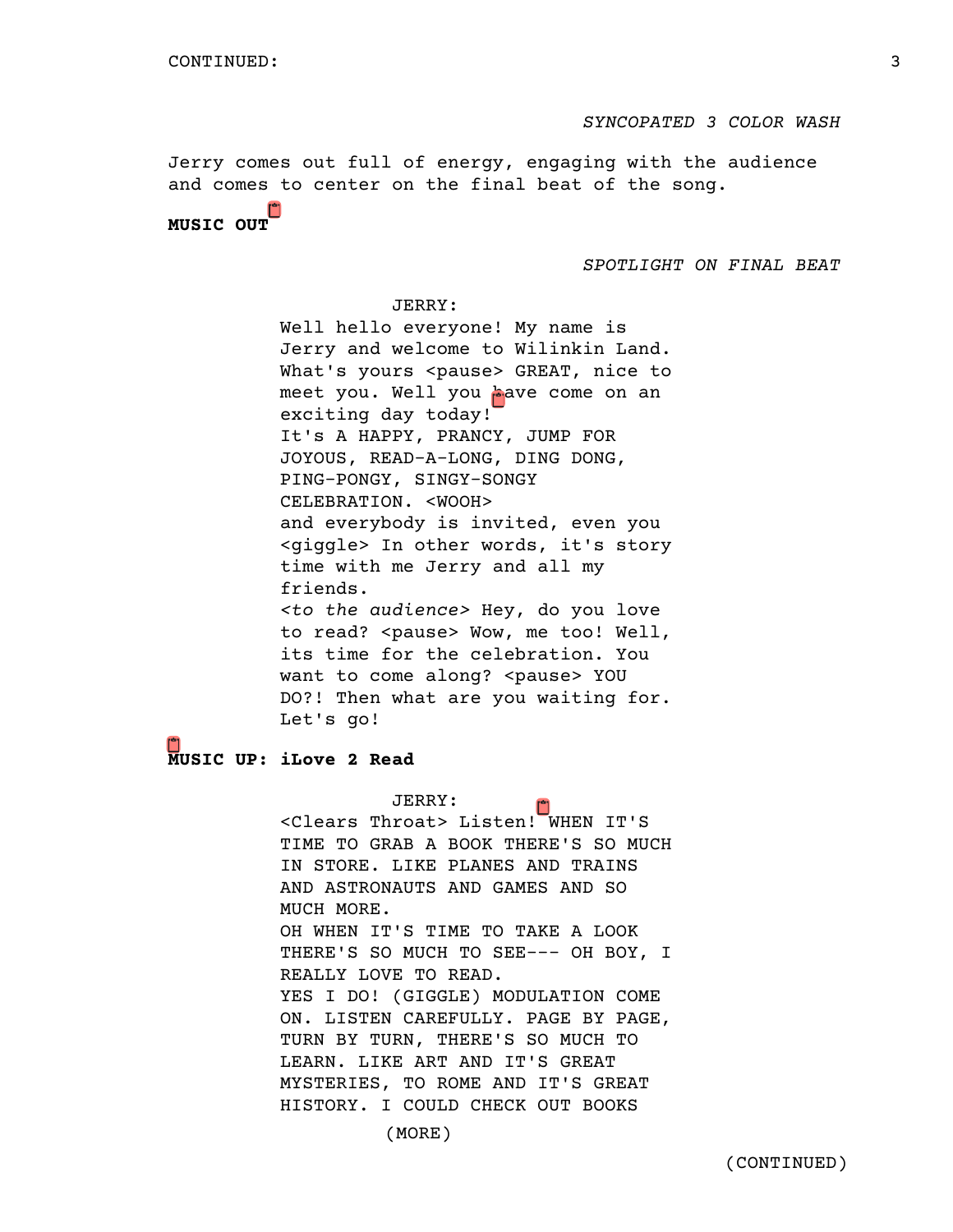(cont'd) (OH YEAH!) BY THE STAMPEDE. OH BOY! I REALLY LOVE TO READ. I LIKE READING ALL KINDS OF BOOKS<GIGGLE> HERE WE GO, UH HUH <MUMBLE> ITS IMAGINATION ON A PAGE AND YOU WILL FIND IT FUN AT ANY AGE JUST COME AND HOP ABOARD THE BOAT OF MAKE BELIEVE, UH HUH AND SEE THE SEA, COME ON! <JERRY DANCE> MARCH, MARCH, MARCHITA MARCH, UH MARCH UH MARCH <SYNCOPATED LAUGH> LISTEN! WORDS AND WORDS, SO MANY WORDS ADJECTIVES AND NOUNS AND VERBS REAL LIFE STORIES, MAKE BELIEVE BIOGRAPHIES AND POETRY FICTIONAL, DOCUMENTARY, HAPPY WEIRD AND VERY SCARY. GATHER AROUND WE WILL TELL A TELL OF ANY TOPIC JUST LIKE A WELL PULL IT UP AND SEE WHAT'S FOUND BURIED DEEP UNDER THE GROUND INSIDE THIS BOOK JUST WAIT AND

SEE TAKE A LOOK AND BELIEVE

LET'S SEE WHAT YOUR IMAGINATION HAS IN STORE THROUGH BOOKS PILED FOR ETERNITY-----OH BOY, YOU'LL AGREE <*AND YOU AND YOU>* OH YEAH, I LOVE TO READ <HA HA HA> OH BOY, I REALLY LOVE TO RE-HE-HE-HEAD, OH YEAH. I REALLY LOVE TO READ <GIGGLE> OH BOY I LOVE TO READ <GIGGLE>

# **MUSIC OUT**

Lucy Q approaches Jerry on the Road

LUCY Q:  *(joyous tone)* Well, look who we<sub>rn</sub>have here! Well hello there Jerry.